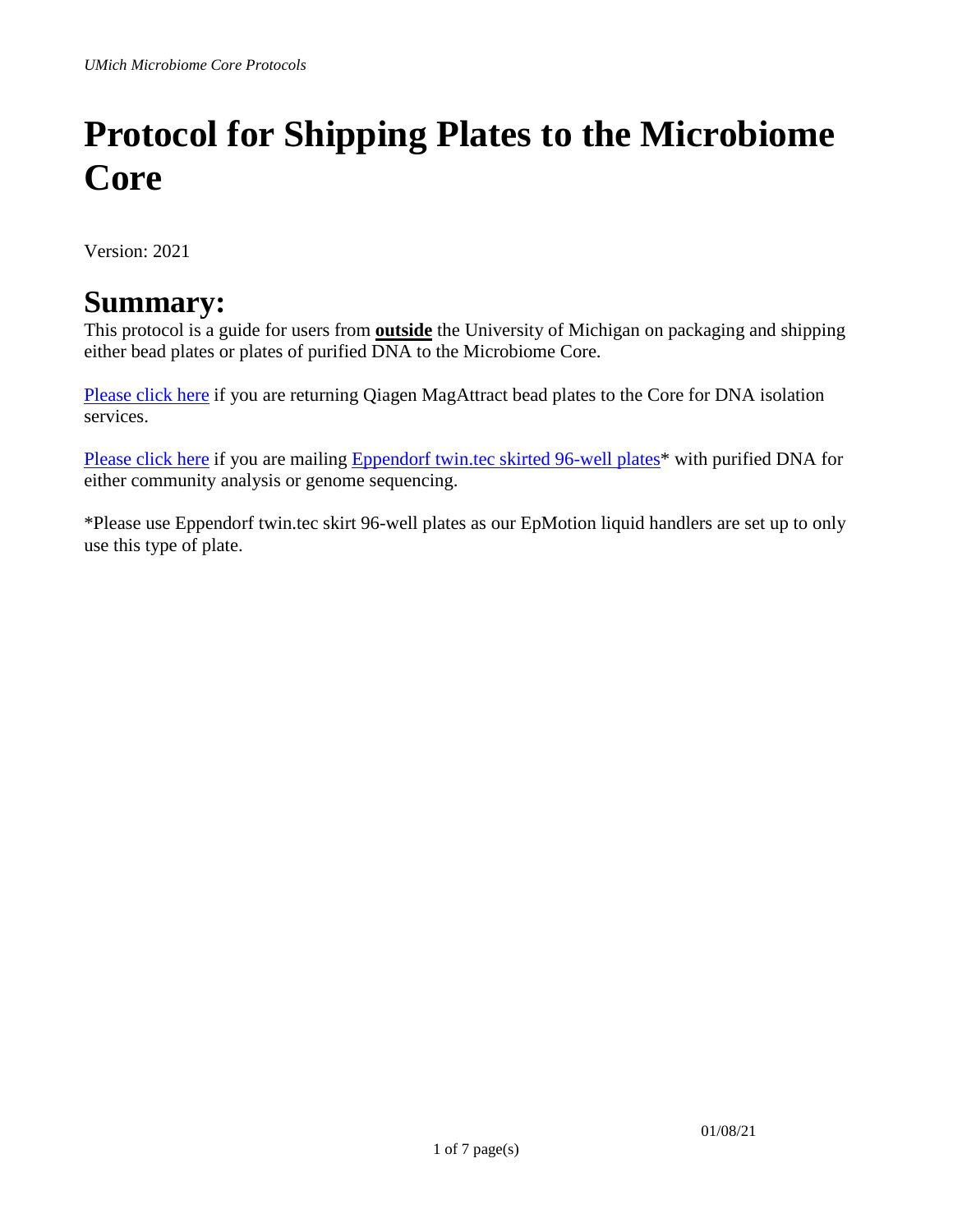## <span id="page-1-0"></span>**Loading & Shipping Protocol for Bead Plates:**

1. Briefly centrifuge (i.e. 2 minutes @ 1200g) the **PowerMag Glass Bead plate** to collect beads at the bottom of the well. In a clean hood, add a maximum of 0.25g or 250 µL of sample to the **PowerMag Glass Bead plate** and seal with the provided rubber plate mat. *Reserve at least three wells on each bead plate for controls (H10, H11 and H12).* Therefore, the maximum number of samples per plate is 93. Use our electronic plate map to keep track of your samples. **Clearly label plates with PI, Reference ID, plate number and date.**

*IMPORTANT: Always wear appropriate PPE when handing biological samples. Ensure lab coat and gloves are clean to reduce contamination.* 

- 2. [Fill out submission form.](https://umich.corefacilities.org/sc/5271/umich-microbiome-core/?tab=services)
- 3. Send shipment tracking information to [microbiomecore@umich.edu.](mailto:microbiomecore@umich.edu)
- 4. Please use the following packing directions to prepare plates for shipping:

**Step 1:** Ensure the plates are labeled with PI, Reference ID, Plate number and date. **Step 2:** Use a roller and press firmly to secure mat to plate.



**Step 3:** Secure the outer edges of the plate by wrapping parafilm around the perimeter of the plate.

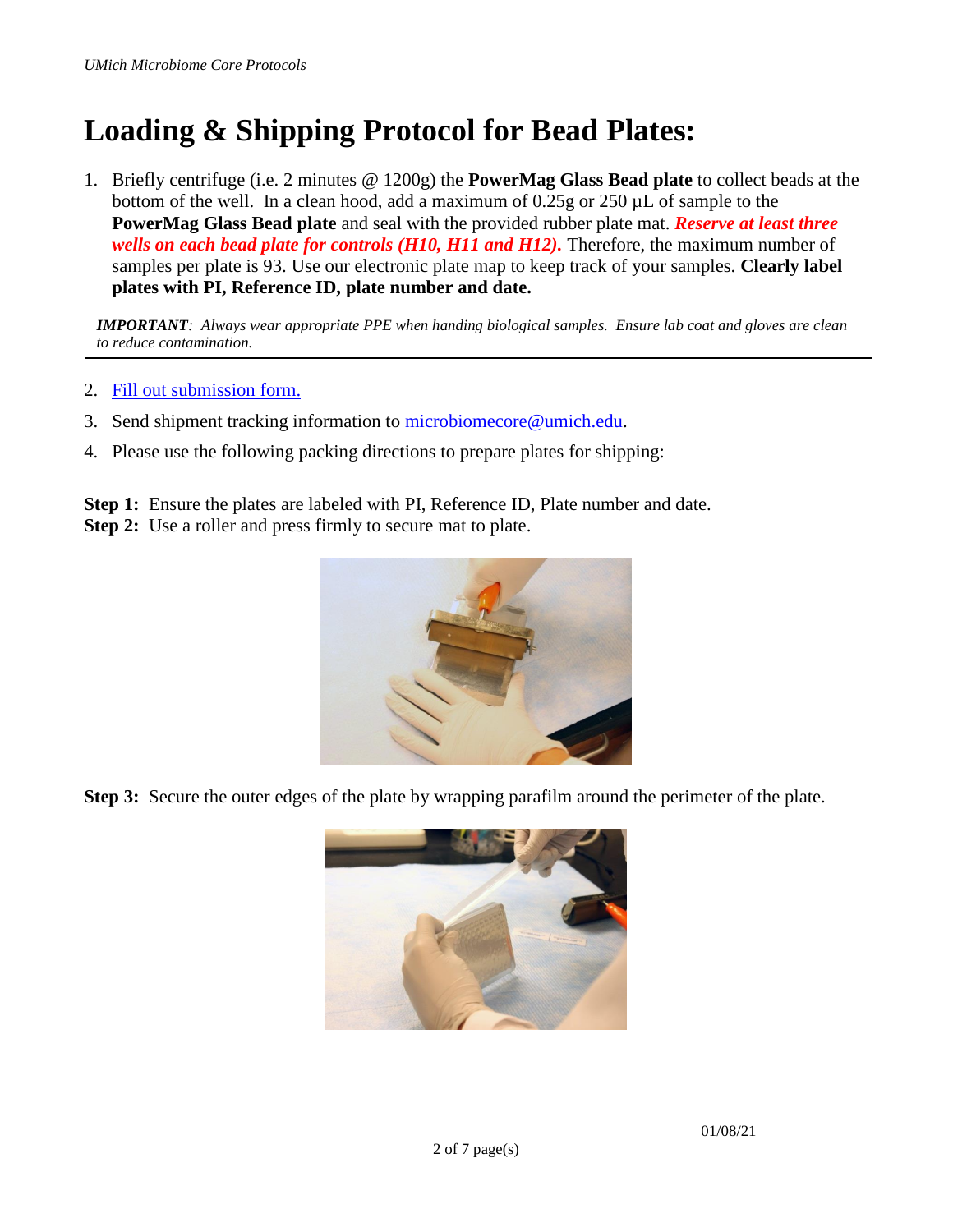**Step 4:** Wrap plate with kim wipes to absorb any spillage or condensation from the plate during transport.



**Step 5:** Cut two pieces of cardboard the approximate size of the plate. Place the plate between the two pieces. This will help prevent damage during transport. Plates must be sandwiched between two pieces of cardboard prior to transport, not doing this may result in damage to the plates or seals.



**Step 6:** Use tape to secure the plate between the cardboard.



**Step 7:** Each plate must be secured in its own cardboard sandwich and sealed in individual bags.



3 of 7 page(s)

01/08/21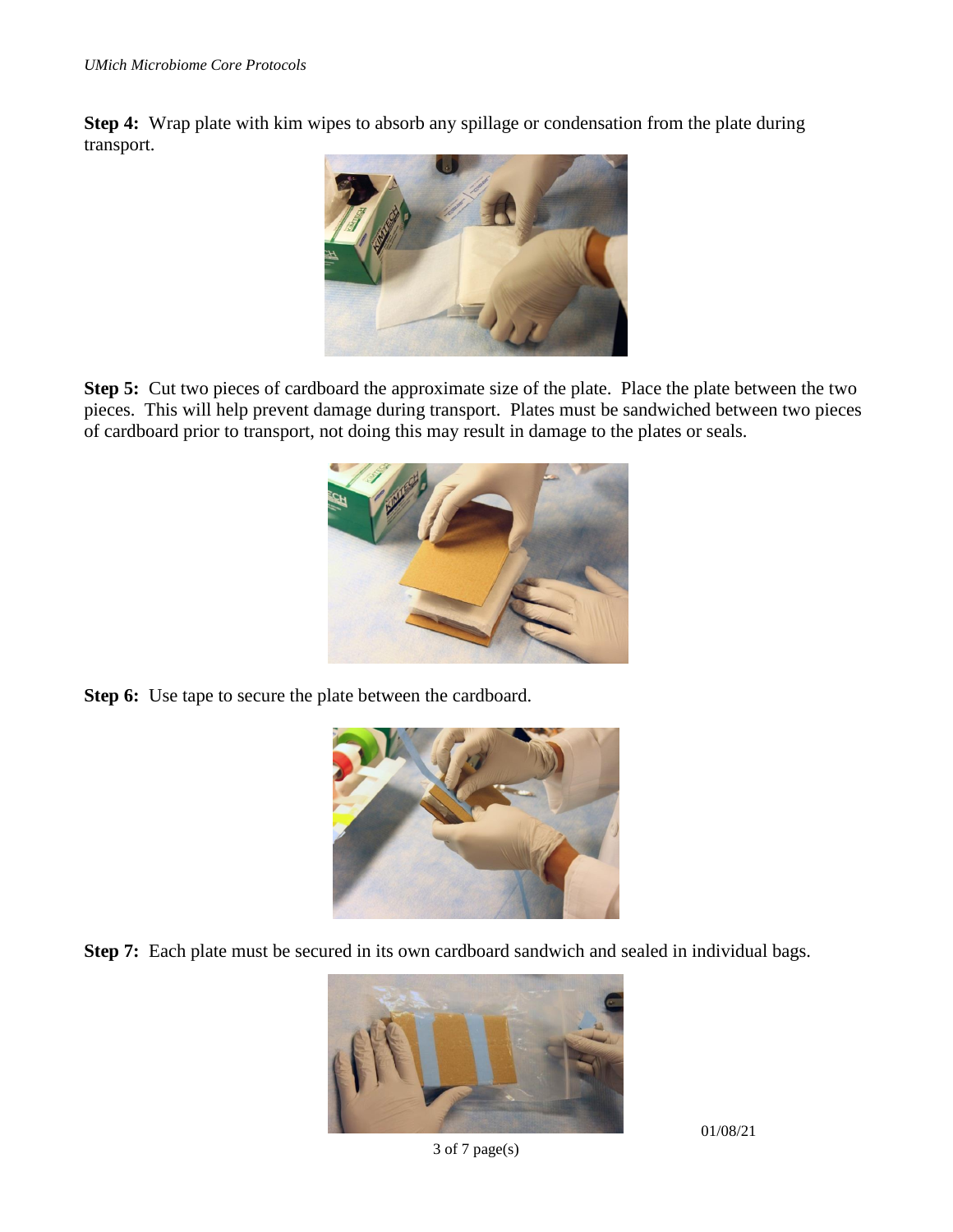**Step 8:** Plates should be shipped on dry ice. Please fill empty space within the Styrofoam shipping container with packing material to prevent contents from shifting during transport. International shipping should be done through a courier service. Please refer to federal regulations regarding the shipping of biological specimens on dry ice. *Please include reference ID on package documentation.*

Deliver on dry ice to:

#### **Microbiome Core**

University of Michigan Medical School Internal Medicine/Infectious Diseases 1500 MSRB1, SPC-5666 1150 W. Medical Center Drive Ann Arbor, MI 48109-5666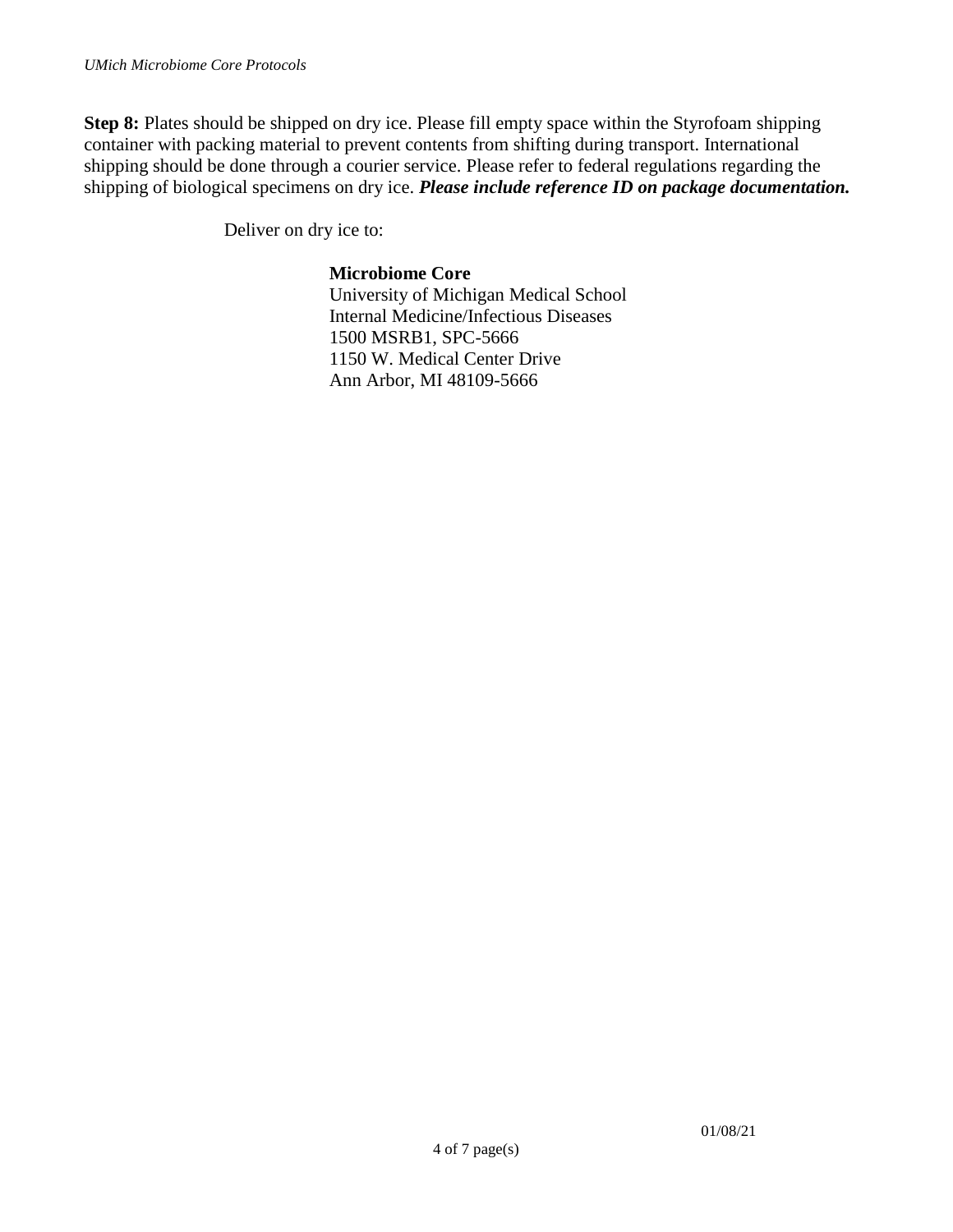## <span id="page-4-0"></span>**Loading & Shipping Protocol for Client-Isolated DNA Samples:**

- 1. In a clean hood, add 20  $\mu$ L of DNA to each well of the twin.tec plates. Submit samples with concentration between  $1-5$  ng/ $\mu$ L. DNA should be quantified by fluorescence based detection such as the Qubit or Picogreen from Life Technologies. **DO NOT USE NANODROP.** Additional charges might apply if we need to dilute your samples to this concentration. *We can quantify your samples for an additional charge if you can't quantify them.*
- 2. Reserve at least two wells (H11 and H12) in the full-skirted plate for PCR controls. Therefore, the maximum number of samples per plate is 94. Use our plate map template to keep track of your samples. Seal with sterile foil seal. Clearly label plates with PI, Reference ID, Plate number and date.

*IMPORTANT: Seal plates very well to reduce evaporation and cross contamination between wells.*

- 3. [Fill out a submission form.](https://umich.corefacilities.org/sc/5271/umich-microbiome-core/?tab=services)
- 4. Send shipment tracking information to [microbiomecore@umich.edu.](mailto:microbiomecore@umich.edu)
- 5. Please use the following packing directions to prepare plates for shipping:
- **Step 1:** Ensure the plates are labeled with PI, Reference ID, Plate number and date.
- **Step 2:** Use a roller and press firmly to secure the seal to the plate.

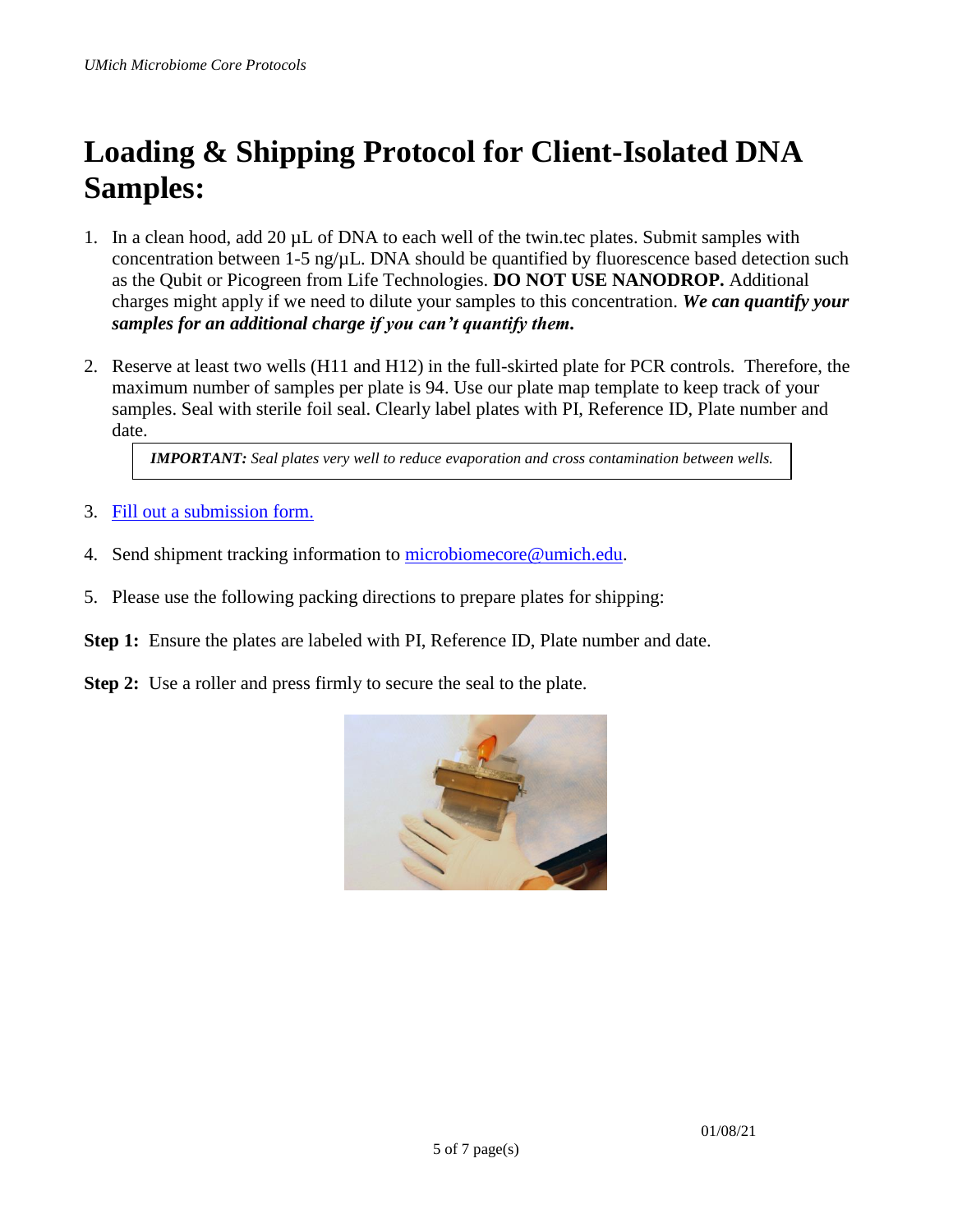**Step 3:** Secure the outer edges of the plate by wrapping parafilm around the perimeter of the plate.



**Step 4:** Wrap plate with kim wipes to absorb any spillage or condensation from the plate during transport.



**Step 5:** Cut two pieces of cardboard the approximate size of the plate. Place the plate between the two pieces. This will help prevent damage during transport. Plates must be sandwiched between two pieces of cardboard prior to transport, not doing this may result in damage to the plates or seals.



**Step 6:** Use tape to secure the plate between the cardboard.